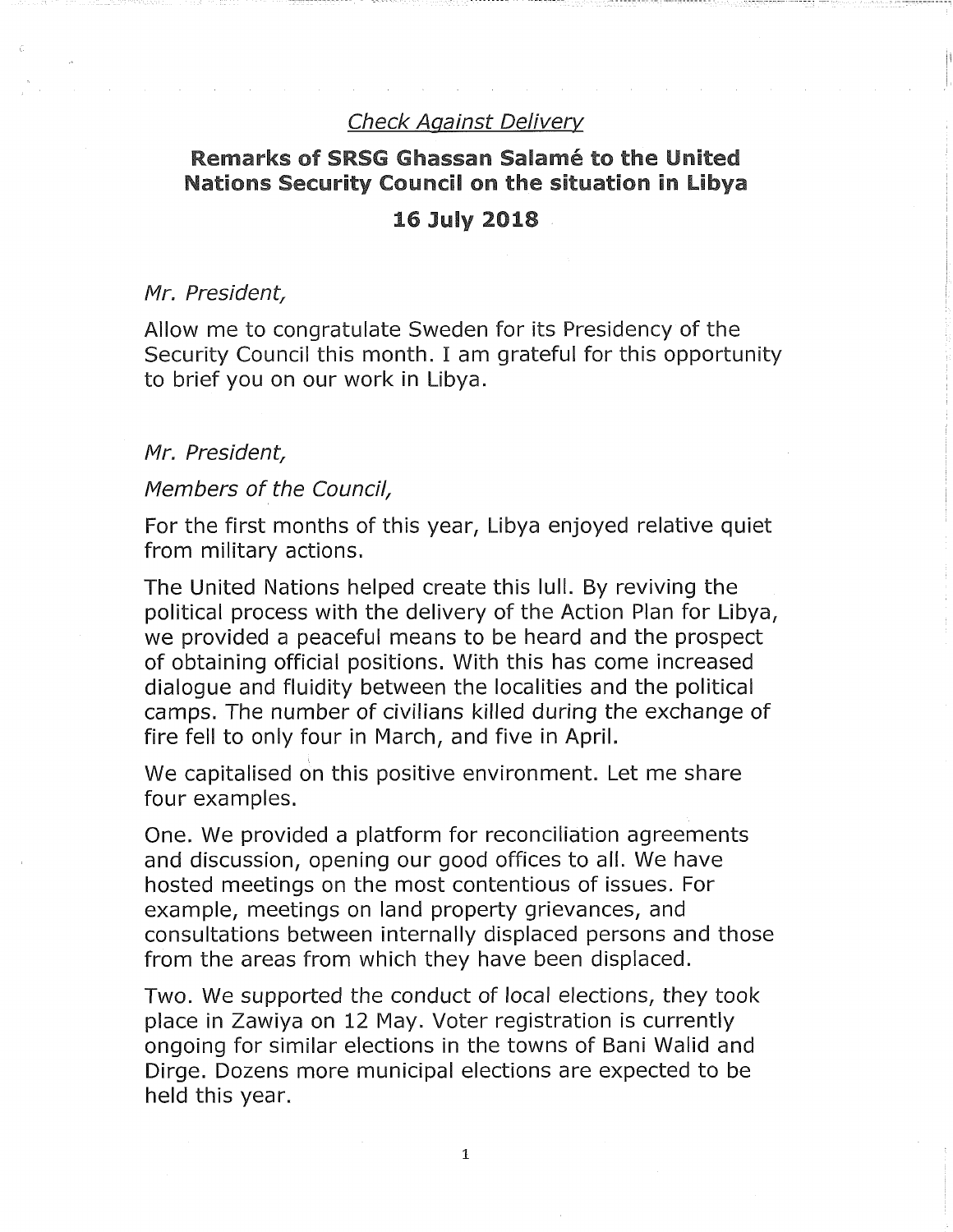Three. We have re-established the United Nations in Libya; in Tripoli where most of the Mission now resides, and Benghazi where our office will open in the next few weeks.

Four. And of this I am particularly proud. We have concluded the consultative phase of the National Conference Process. Over the last 14 weeks, we have held, thanks to our dedicated partner. Centre for Humanitarian Dialogue, more than seventy-five meetings in Libya and abroad. Over 7,000 Libyans participated, a quarter of whom were women. 2,000 submissions were received online. 130,000 followers have joined this consultative process on social media, generating half a million comments. Digital messaging reached over 1.8 million persons. Furthermore, the proceedings have been covered in great detail on Libyan media.

This bottom-up process is an integral part of the Action Plan. It puts the Libyan people at the heart of the political process, whoever or wherever they may be. For many communities, this was the first time they had been actively engaged in the political process and consulted on the future of their nation. Specific events were held for women, internally displaced persons and youth, while others targeted far-flung communities in the South, abroad, and constituencies previously excluded.

The National Conference local consultations have provided a tremendous insight into the hopes, fears and vision of the Libyan people for a way forwards. The next phase of the National Conference is the distillation of the thousands of pages of reports into a full and final report with national conclusions and recommendations, to support the next steps out of the transition.

The date and the venue of the final event will be determined soon.

# Mr President,

Political progress is linked to the absence of military activity on the ground. Regrettably, the last two months have been marked by military actions and violent developments;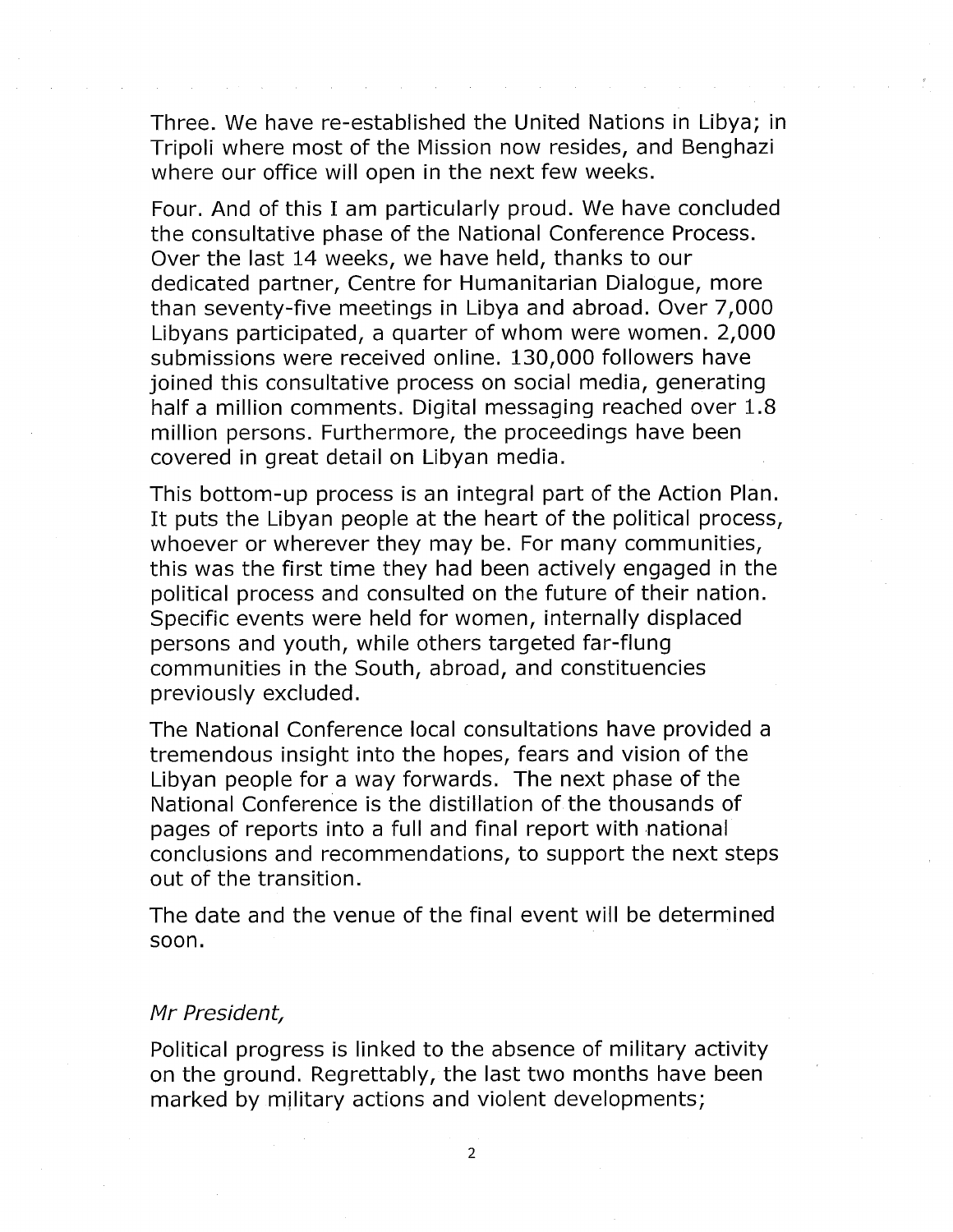diverting attention and draining some of the momentum we had gained.

First, in the eastern city of Derna, where the Libyan National Army moved to take control of the city, leading to two months of battle. The conflict ignited divides across the country, and though the LNA is now in control of the city, small-scale fighting is still ongoing.

Then, we had the events in the Oil Crescent.

On 14 June, a coalition of armed groups, reported to include foreign mercenaries, attempted to seize control of oil facilities in the Oil Crescent region. They successfully captured the facilities, at the cost of numerous casualties and significant damage to critical infrastructure. The Libyan National Army recaptured the area within a week, in a move most expected to reinstate the status-quo, where the management of the fields would be reverted to the internationally recognized National Oil Corporation, which functions under the Government of National Accord.

However, on 25 June the Libyan National Army announced that it would transfer management of the oil facilities in the Oil Crescent and of other areas under its control to a nonrecognized National Oil Corporation that exists in the East under a parallel authority.

Subsequently, the official National Oil Corporation instituted force majeure upon the oil terminals of Sidra, Ras Lanuf, Hariga and Zuetina. As a result, 850,000 barrels per day of crude oil were blocked from being exported. It is estimated that Libya lost over 900 million USD.

The course of events drove a wedge though the middle of the country, deepening division between institutions and the regions.

The Secretary General released a statement on the matter, and reminded all of the applicable Security Council resolutions, while offering the good offices of the United Nations.

I have spent the last two weeks reaching out to the various Libyan actors, shuttling to find a solution to this misguided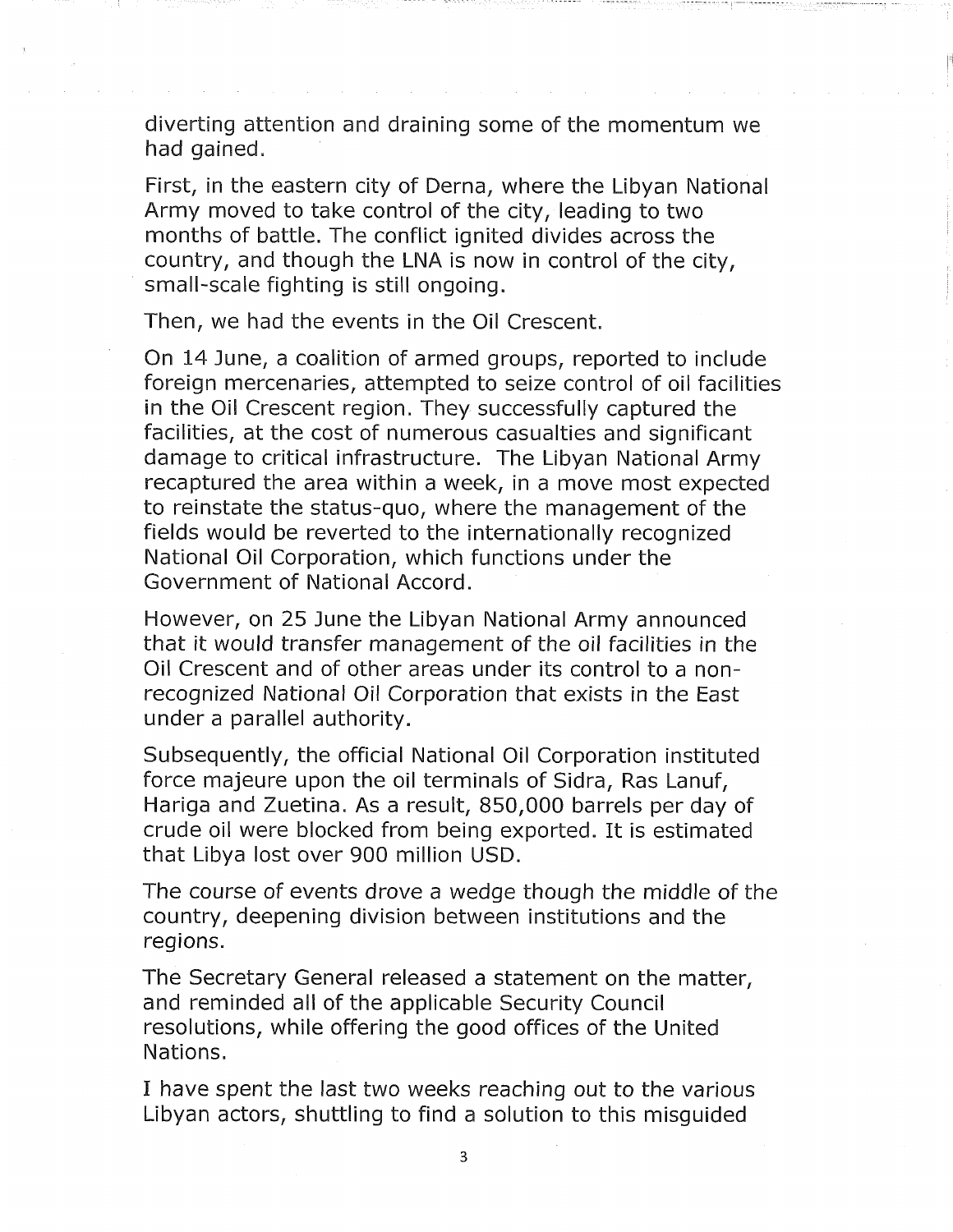crisis. I was not alone in this; the efforts and support of many Libyans, and numerous member states were invaluable.

On 11 July, control reverted to the National Oil Corporation, and production resumed. The end of the immediate crisis has brought a collective sigh of relief; but it is not the end of the matter.

The events have brought to the fore the underlying issues which plague the country and which I have repeatedly outlined to this Council. Namely, frustrations with regards to the distribution of wealth and the endemic plundering of resources.

If these matters are not expeditiously addressed, I fear the agreements made to resume the production of oil will not hold, and it will be difficult to advance the political process. The Mission will redouble its efforts to push for economic reforms, as the very stability and unity of the country are at stake.

If there has been a silver lining to the events, it is that the various authorities in Libya now accept that they need to take action to protect the country's wealth. The request submitted to this Council by the Government of National Accord for a review of the official Central Bank of Libya and the parallel Bank in the East, is a welcome first step to bring transparency to the finances of Libya. I encourage you to look positively upon the request. If the economy of predation is to be broken, its methods must be laid bare, and for this Libya needs all our support.

### Mr President

Libyans long to be rid of their current patchwork of institutions. The National Conference consultations taught us that the Libyans people want clear and effective leadership by legitimate bodies, formed through elections. It is telling that while only 600,000 people voted for the House of Representatives in 2014, already one million have newly registered to vote in the next elections.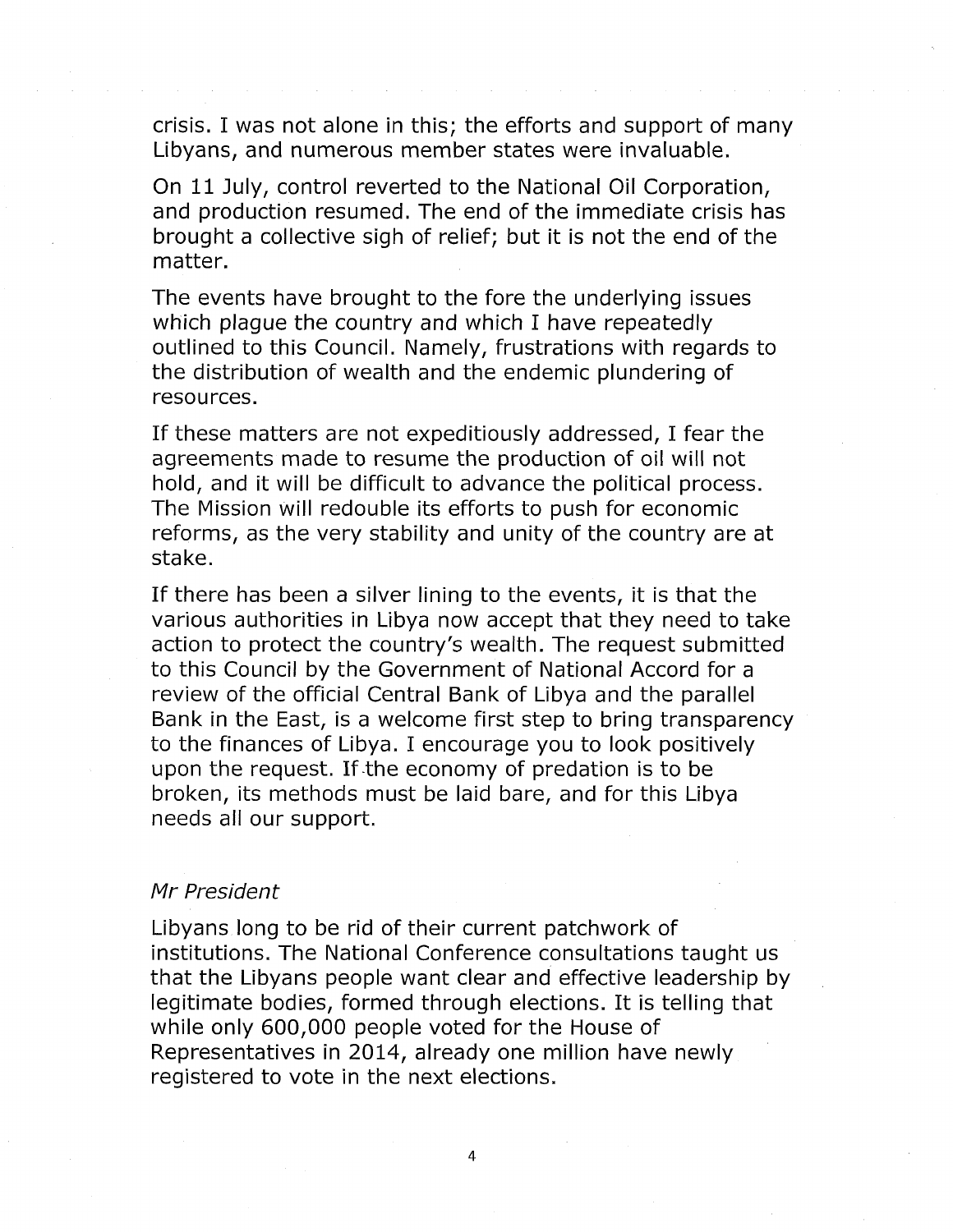However, a handful of people defy this popular desire. The few who benefit from the status quo will, if left unchecked, do whatever they can to hinder elections. Unfortunately, they can do much, especially as they hold crucial, and too often lucrative, official positions.

Without the right conditions, it would be unwise to conduct elections. Without clear and strong messaging to those who would attempt to stall or disrupt these elections, the conditions will not be met.

To the leaders of Libya, I say, it is time to return control to the citizens. At the international meeting in Paris on 29 May, the Prime Minister, the heads of Libya's House of Representatives and High State Council, and the head of the Libyan National Army committed to engage constructively to enable elections to take place by the end of the year. This deadline is congruent with the Action Plan. I urge you to stand by your commitment, and for others to join you.

Furthermore, the deadline that you agreed upon for the production of the legislation necessary for elections is fast approaching.

While we welcome the resumption of deliberations by the House of Representatives on 25 and 26 June on necessary legislation for a referendum on the constitutional draft, this are not enough. It has been evident that many members of the House of Representatives, who last month completed their fourth year in office, have not exhibited any enthusiasm for attendance, nor for passing viable electoral legislation.

Members of the House of Representatives should take notice. Libyans are demanding elections, and are becoming impatient with those who find multiple ways and means to postpone this moment.

I recently met with the Speaker of the House. He promised a vote on a law for the referendum of the constitution within the next two weeks, and that electoral legislation would be voted upon immediately after. I truly hope this pledge is kept, this time.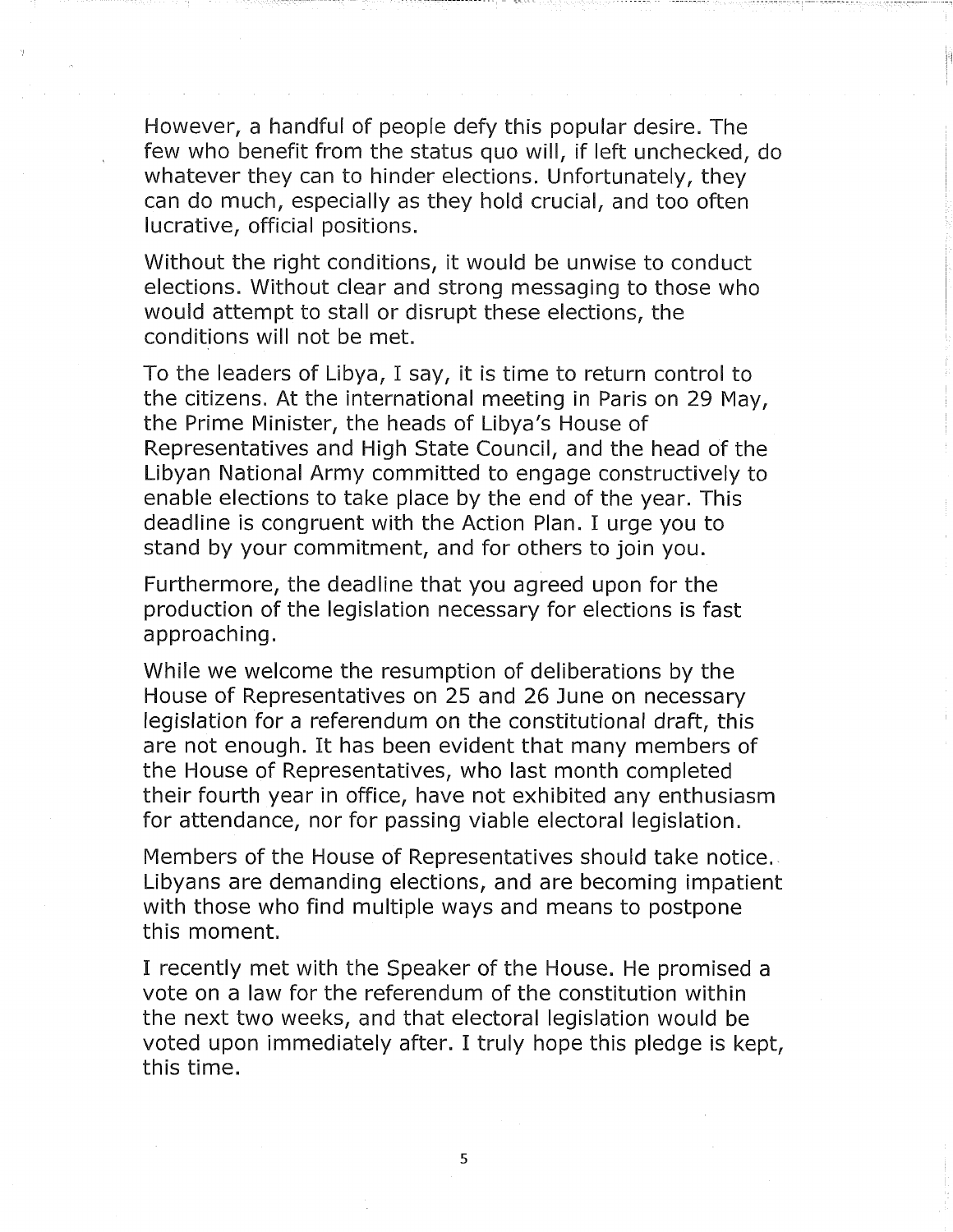I urge the member states of this Council, to press the House of Representatives to deliver on its historic responsibility and achieve this goal in a timely fashion.

### Mr President

A constitutional framework is needed to arrive at the elections and to end the transition. Since my last briefing, I have engaged in wide consultations on the matter of how and when to establish a new constitution for the country, speaking with senior Libyan judges and constitutional experts, as well as with the Libyan people though the National Conference meetings.

Both experts and the public agree a clear constitutional framework is a national priority. However, they are divided on how to proceed.

Many would like to see a referendum on the current draft Constitution; while others completely reject this text.

It is a complex issue with no easy options or straightforward solutions.

It is exactly because of this complexity that the international community must show unity. Once we reach a reasonable conformity of views among the Libyans, which we are working on, the international community must stand together behind this Libyan vision. If even a single member state chooses to act alone, I can say, the process will go nowhere.

# Mr, President,

Technical preparations are proceeding for the elections due at the end of this year. Offices are being readied and planning is moving swiftly. Electoral security arrangements are being worked on, including by the newly established unit for these matters within the Ministry of Interior.

While the terrorist attack upon the High National Election Commission devastated much of their headquarters, I am pleased that on 12 June the Commission was granted a new compound. There is much work needed to make the premises ready, and accordingly concerted efforts are being made by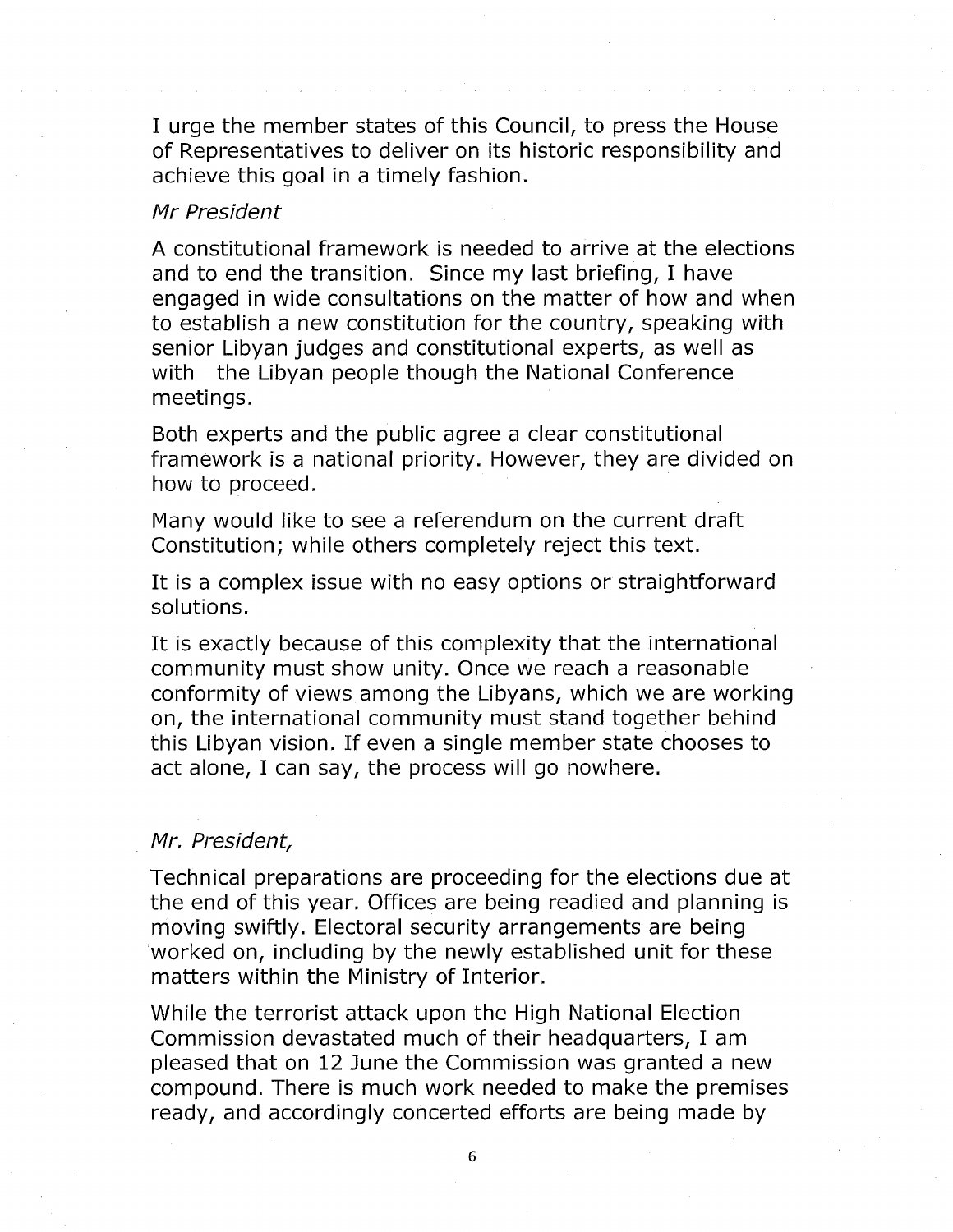the Government, United Nations and international partners to renovate the buildings and replace the many items destroyed during the attack.

I am happy that, yesterday, the Government of National Accord approved 66 million Libyan Dinars to fund the elections.

#### Mr. President

The United Nations Security Council decision to impose sanctions on six leaders of human trafficking networks was a positive step towards accountability for exploitation and human rights abuses.

This progress notwithstanding, impunity still reigns in Libya. Civilians continued to bear the brunt of the escalation of fighting and violence, as witnessed over the past two months in the eastern city of Derna, as it has elsewhere in the country.

Concerns remain over human rights abuses, including summary execution and extra-judiciary arrests

I reiterate the call on all parties to the conflict to fully respect international humanitarian law, including by taking all feasible precautions to protect civilians and to ensure that the wounded and sick, both civilians and those who have participated in hostilities, are cared for, including through medical evacuations.

As in the other areas of Libya where conflict has erupted, the United Nations Humanitarian Coordinator and partners are providing humanitarian assistance in Derna. Despite access being hindered, lifesaving materials have been delivered; such as medicines by the WHO and assistance to displaced persons, including 1,000 kits for children. Further assistance will be required, particularly in the areas of health, shelter and mine action.

Regarding the city of Tawargha, there have been only a small number of returns. The conditions for a safe and dignified return are not yet sufficiently in place, as basic infrastructure and services are lacking. At the start of this month demining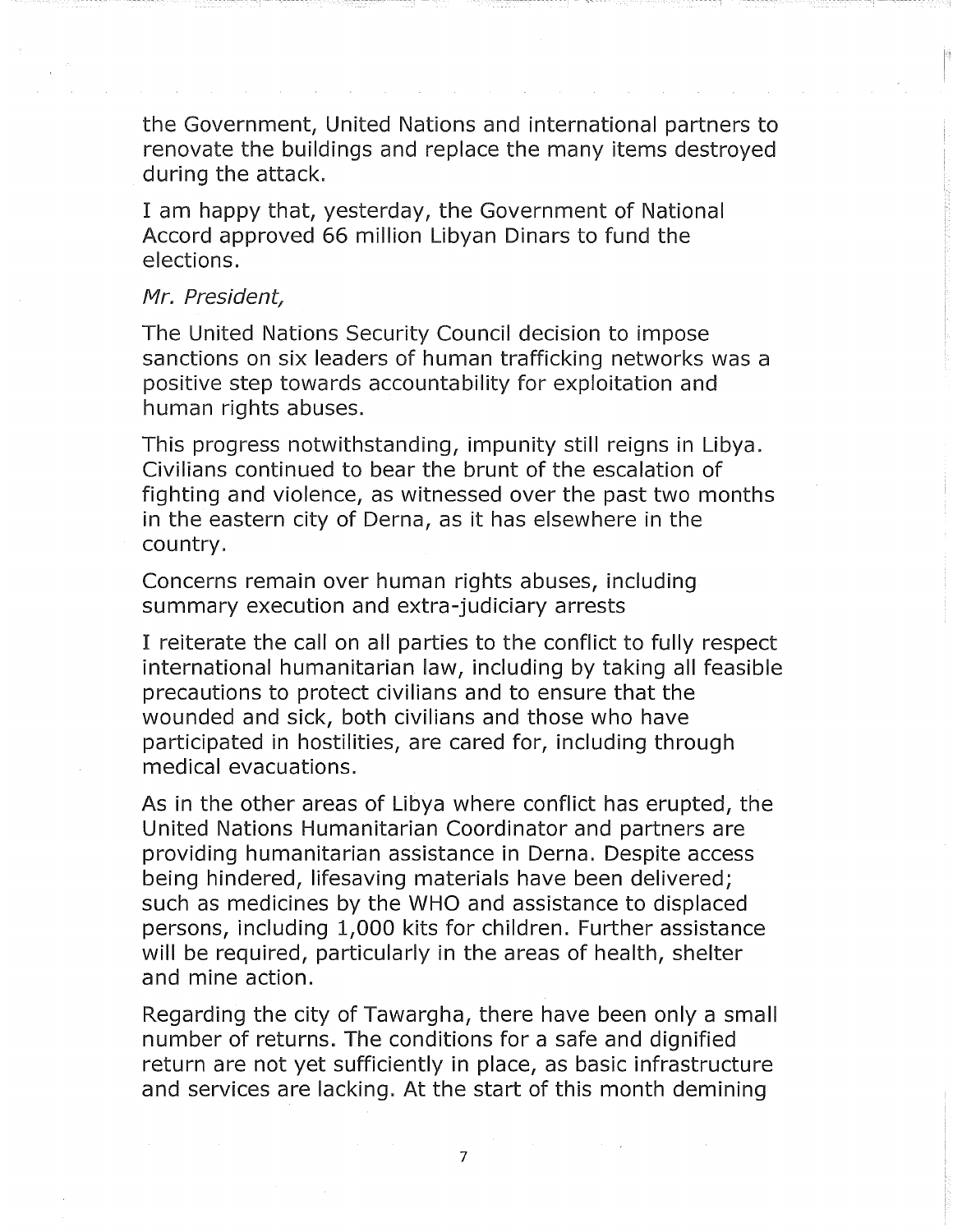teams were finally allowed to enter the area and commence work.

The current situation of IDPs is unsustainable from both a political and financial standpoint, given the lack of available resources to support them. They should be given the right to integrate in their host communities, as efforts are made to facilitate their return.

Libya urgently needs to reverse the deterioration in public services delivery. The United Nations is working with the Libyan authorities, particularly with municipalities across the country, to address these challenges. However, without a resolution to the underlying economic ills in the country, it will always be an uphill battle.

The human rights situation and the humanitarian needs of migrants, refugees and asylum-seekers remain dire, and while there have been some improvements in the official detention centres, there are many unofficial installations to which we do not have access.

#### Mr. President

# Members of the Security Council,

I have been grateful for the continued support of the members of the Council and of key members states actively engaged to support an end to the crisis in Libya.

I warmly note the arrival of my new Deputy, Stephanie Williams, as a further reinforcement of our efforts.

The status quo in Libya cannot be sustained. The country is in fact, in decline. The crisis in the Oil Crescent gave us a glimpse of what is in store if tangible progress is not made now.

Economic collapse, the breakdown of public services, and more frequent and intense outbreaks of violence.

In a country where terrorists lurk, where criminals are waiting to traffic migrants, where foreign mercenaries are increasing